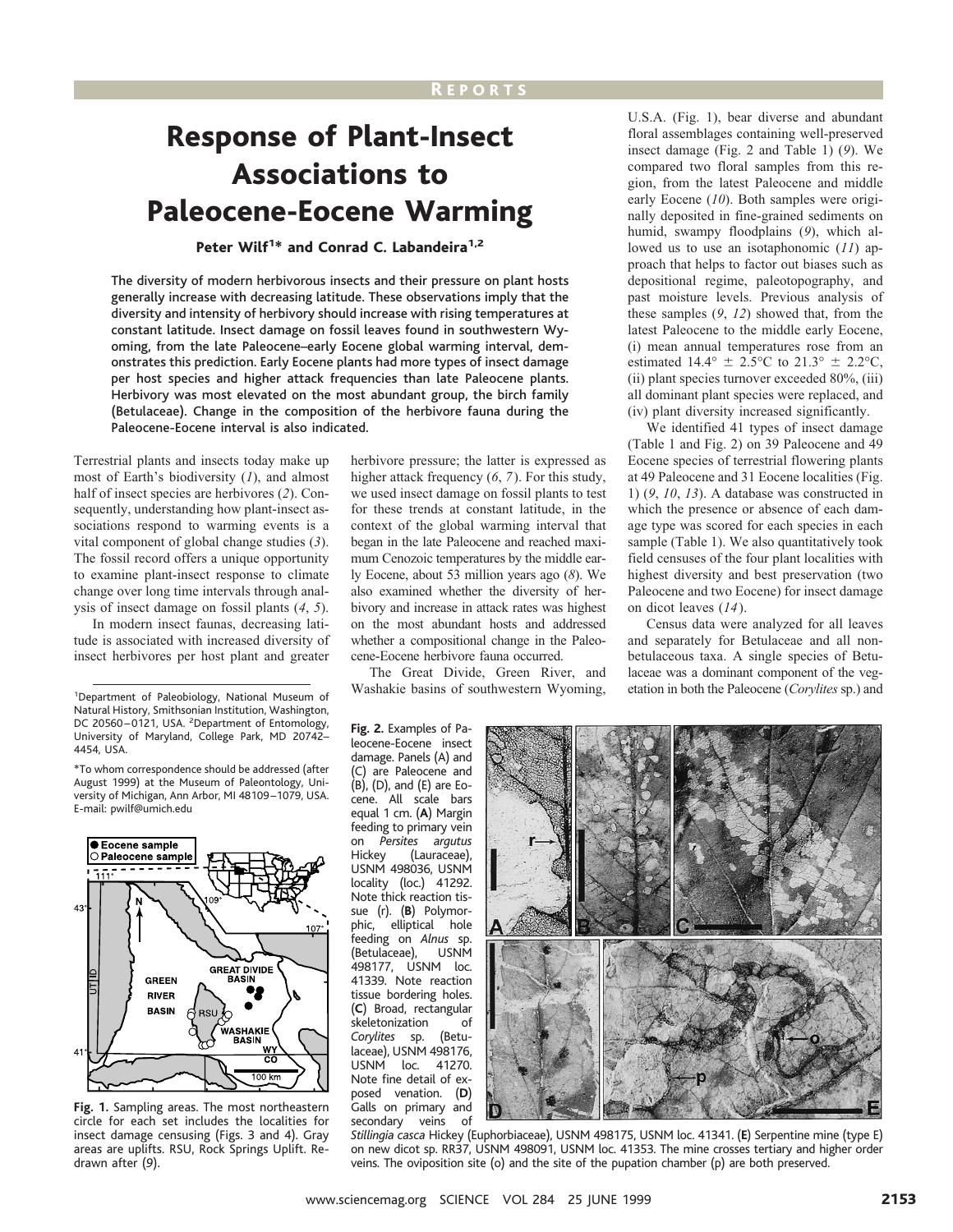

**Fig. 3.** Damage census data. From bottom to top: leaves with any insect damage, leaves externally fed, and the percentage of damaged leaves bearing more than one damage type (Table 1). These categories are each analyzed separately for all leaves (All), Betulaceae only (Bet), and non-Betulaceae only (NBet). Error bars are one standard deviation of binomial sampling error (*27*). Sample sizes for Paleocene and Eocene, respectively: All (749, 791); Bet (524, 285); and NBet (225, 506). Total leaf area examined in censuses, derived from Webb leafarea categories (28): 2.26 m<sup>2</sup> (Paleocene) and 2.12  $m^2$  (Eocene). Paleocene = USNM locs. 41270 and 41300 combined; Eocene  $=$  USNM locs. 41342 and 41352 combined.

the Eocene (*Alnus* sp.) (*15*). These two species fit the traditional model of "apparent" plants in that they were abundant, conspicuous hosts that formed significant ecological islands (*16*). Like all modern Betulaceae, whose leaves are heavily consumed by insects (*17*, *18*), *Corylites* and *Alnus* (alder) were thin-leaved and deciduous, adding to their presumed palatability (*7*, *19*). We hypothesized that these taxa were frequently consumed by a high diversity of herbivores.

The census data show that, overall, damage frequency is significantly higher in the Eocene sample, indicating elevated levels of herbivory (Fig. 3) (*20*). Betulaceous leaves were attacked significantly more often than nonbetulaceous leaves within both sampling levels, and their damage frequency (Fig. 3), multiple damage frequency (Fig. 3), and damage diversity (Figs. 4 and 5) increased markedly from the Paleocene to the Eocene (*21*). *Alnus* palatability was probably enhanced by elevated leaf nitrogen content resulting from an actinorhizal association with nitrogen-fixing symbionts, as in all modern *Alnus* (*18*, *22*).

Bootstrap curves derived from the census data (Fig. 4) show increased minimum and maximum damage diversity at a local scale during the Eocene. All of the Paleocene taxa **Table 1.** Insect damage types. The presence  $(+)$  or absence  $(-)$  of each type in the Paleocene (Pal) and Eocene (Eoc) samples is indicated and their relative degree of specialization (Spec):  $1 =$  most generalized, 3 5 most specialized. Terminology modified from (*26*). Genus names or morphotype numbers of host plant species are listed for the most specialized damage types and those that exhibit turnover (*9*).

| Damage type                     | Pal    | Eoc    | Spec           |              |
|---------------------------------|--------|--------|----------------|--------------|
| <b>External feeding</b>         |        |        |                | <b>Skele</b> |
| Constant width, elongate,       | $^+$   | $^+$   | $\overline{2}$ |              |
| branching                       |        |        |                |              |
| Strip-feeding between secondary |        | $^{+}$ | 3              |              |
| veins (Zingiberopsis)           |        |        |                |              |
| Window feeding, generalized     | $^+$   | $^{+}$ | 1              |              |
| Hole feeding                    |        |        |                | Blotc        |
| Generalized, unpatterned        | $^+$   | $^{+}$ | 1              | Ma           |
| Bud feeding (Alnus,             |        | $^{+}$ | 2              | Blotc        |
| Hovenia, Schoepfia)             |        |        |                | cer          |
| Curvilinear                     | $^{+}$ | $^{+}$ | 2              | Circu        |
| Elliptical                      | $^{+}$ | $^{+}$ | 1              | Serpe        |
| Elongated slot                  | $^{+}$ | $^{+}$ | $\overline{2}$ | par          |
| Large, ovoidal or circular      | $^{+}$ | $^{+}$ | 1              | Cir          |
| Large, polylobate               | $^{+}$ | $^{+}$ | 1              | <b>RR</b>    |
| Exceptionally thick necrotic    | $^{+}$ | $^{+}$ | 1              | Serpe        |
| tissue                          |        |        |                | rap          |
| Polymorphic, generally          | $^+$   | $^{+}$ | 2              | irre         |
| elliptical                      |        |        |                | Serpe        |
| Ring (aff. Ocotea)              | $^+$   |        | 1              | sol          |
| Small, ovoidal or circular      | $^{+}$ | $^{+}$ | 1              | sp.          |
| Small, polylobate               | $^{+}$ | $^{+}$ | 1              | Serpe        |
| Margin feeding                  |        |        |                | sin          |
| Generalized, usually cuspate    | $^+$   | $^{+}$ | 1              | (Ci          |
| Apex feeding                    | $^{+}$ | $^{+}$ | 1              | Serpe        |
| Free feeding (Platycarya,       |        | $^{+}$ | $\overline{2}$ | ma           |
| Populus)                        |        |        |                | an           |
| To primary vein                 | $^+$   | $^+$   | 1              | dic          |
| Trenched (deeply incised)       | $^{+}$ | $^{+}$ | $\overline{2}$ |              |
| Skeletonization                 |        |        |                | On b         |
| General, reaction rim weak      | $^+$   | $^{+}$ | 1              | On p         |
| General, reaction rim           | $^{+}$ | $^{+}$ | 1              | On s         |
| well developed                  |        |        |                |              |
| Broad, with rectangular         | $^{+}$ |        | $\overline{2}$ | Scale        |
| pattern (Corylites)             |        |        |                | de           |
| Curvilinear (Persites)          | $^+$   |        | 2              | FW           |
| Highest order venation          |        | $^{+}$ | $\overline{c}$ | <b>RR</b>    |
| removed (Platycarya)            |        |        |                | Scale        |
| Linear pattern (Alnus)          |        | $^{+}$ | $\overline{2}$ | de           |
|                                 |        |        |                |              |

| Skeletonization (cont.)                                             |        |        |                |
|---------------------------------------------------------------------|--------|--------|----------------|
| Ovoidal, adjacent to midvein                                        | $^{+}$ | $^+$   | 2              |
| Multiple, subparallel, curvilinear                                  | $+$    | $^{+}$ | 3              |
| tracks (Corylites, new dicot                                        |        |        |                |
| sp. RR31)                                                           |        |        |                |
| Mining                                                              |        |        |                |
| Blotch, central chamber (Persites,                                  | $^{+}$ | $^{+}$ | 3              |
| Magnoliales sp., aff. Sloanea)                                      |        |        |                |
| Blotch, large $(>2$ cm diam.), no                                   | $^+$   |        | 3              |
| central chamber ("Ampelopsis")                                      |        |        |                |
| Circular, with case (Corylites)                                     | $^{+}$ |        | 3              |
| Serpentine A: long, undulatory; frass                               | $+ +$  |        | 3              |
| particulate (Corylites, Alnus,                                      |        |        |                |
| Cinnamomophyllum, new dicot sp.                                     |        |        |                |
| <b>RR20)</b>                                                        |        |        |                |
| Serpentine B: length medium, width $+$                              |        |        | 3              |
| rapidly increasing, margin                                          |        |        |                |
| irregular (Corylites)                                               |        |        |                |
| Serpentine C: length short, frass trail                             |        | $^{+}$ | 3              |
| solid ("Dombeya", cf. Magnoliales                                   |        |        |                |
| sp. RR12, Alnus)                                                    |        | $^+$   | 3              |
| Serpentine D: long, frass tightly<br>sinusoidal, frass trail narrow |        |        |                |
| (Cinnamomophyllum)                                                  |        |        |                |
| Serpentine E: length medium,                                        |        | $^+$   | З              |
| margin irregular, oviposition site                                  |        |        |                |
| and terminus well defined (new                                      |        |        |                |
| dicot sp. RR37)                                                     |        |        |                |
| Galling                                                             |        |        |                |
| On blade, other than major veins                                    | $+$    | $^{+}$ | 2              |
| On primary vein(s) only                                             | $+$    | $^{+}$ | 2              |
| On secondary veins only                                             | $^{+}$ | $^{+}$ | $\overline{c}$ |
| <b>Piercing and sucking</b>                                         |        |        |                |
| Scale or puncture, circular                                         | $^{+}$ | $^{+}$ | 3              |
| depression (Magnoliaceae sp.                                        |        |        |                |
| FW07, palm leaf, new dicot sp.                                      |        |        |                |
| <b>RR48)</b>                                                        |        |        |                |
| Scale or puncture, elliptical                                       | $^+$   |        | 3              |
| depression (palm leaf)                                              |        |        |                |

Damage type Pal Eoc Spec

except one (aff. *Ocotea*) have nearly identical bootstrap curves. Four Eocene species have bootstrapped values higher than all of the Paleocene taxa (*Alnus*, *Cinnamomophyllum*, "*Dombeya*", and *Populus*). Three other Eocene species have bootstrap values that are lower than the Paleocene mode represented by *Corylites* (*Allophylus*, Apocynaceae sp., and aff. *Sloanea*) but still higher than the Paleocene minimum (aff. *Ocotea*).

The diversity of insect damage per host species increases with the percentage of localities where a given host occurred because increased sampling raises the probability of discovering damage types (Fig. 5). However, when comparison is made at equal frequency of occurrence, greater herbivore diversity per host plant is again found in the Eocene than in the Paleocene. The Eocene slope in Fig. 5 is higher, even though 37% fewer localities are in the Eocene sample and less geologic time is represented (*10*). Also, the five largest positive residuals are all Eocene species. Fi-

nally, the single abundant monocot (Eocene *Zingiberopsis*) has a large effect. If dicots alone are considered, the Eocene slope increases another 15% (*23*).

A change in the composition of the herbivore fauna is indicated (Table 1). In all, 17% of damage types only occur in the Paleocene sample, whereas 20% of damage types are only found in the Eocene sample. Each of the generalized damage types (scores of 1 in Table 1) may have been caused by several groups of distantly related insects. If only the 27 specialized damage types are counted (scores of 2 or 3 in Table 1), Paleocene-only types are 22% and Eocene-only types 30% (*24*).

This study demonstrates that the effects of global warming on plant-insect interactions are detectable in the fossil record. Climate change also provides a largely unexplored context for related areas of inquiry, such as the histories of plant-pollinator relations and insect diversification.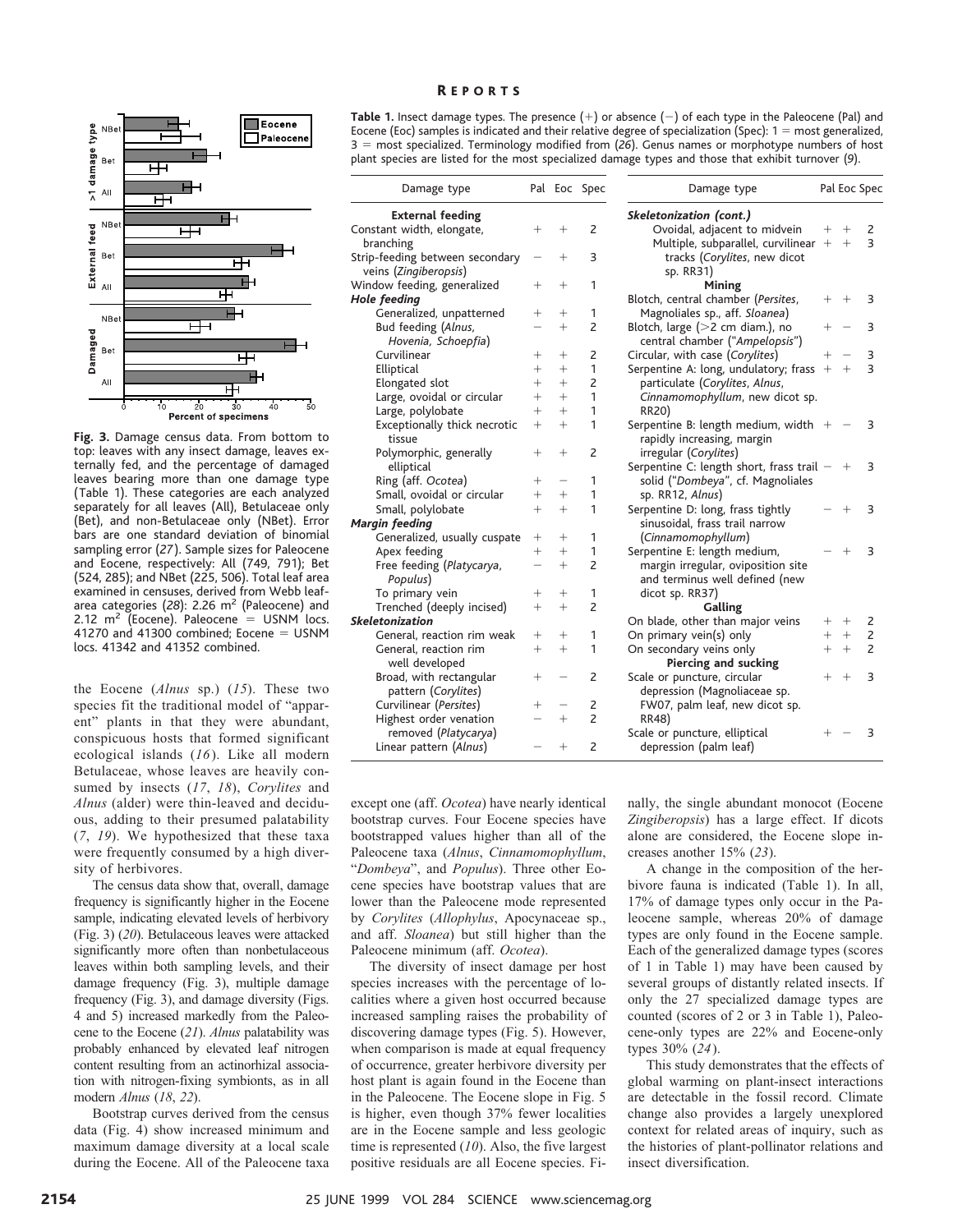**Fig. 4.** Bootstrapped damage diversity, derived from the census data, for species with  $>$ 15 specimens in total census counts. For each positive integer *n* along the horizontal axis up to the total number of specimens for a species (*N*), 5000 subsamples of *n* specimens were taken at random and the mean number of damage types calculated (vertical axis). The line graphs connect the *N* mean values for each species. Shown only to



 $n \leq 100$  for greater detail. Maximum  $\sigma = 1.8$  (for *Alnus*,  $n = 80$ ). Family or generic names only are shown; see (9) for complete nomenclature. "aff." = morphological affinity to indicated genus, a qualified identification.

**Fig. 5.** Diversity of insect damage per plant host species (vertical axis), plotted against the percentage of localities (49 Paleocene, 31 Eocene) at which the species occurs. Each data point is one species; many data points overlap at the lower left; survivors are plotted twice. Gray lines show divergence of  $1\sigma$  (68%) confidence intervals for the two regressions. Paleocene regression:  $y = 22.3x +$  $0.545$ ,  $r^2 = 0.775$ ,  $P <$ 



 $10^{-12}$  ( $r^2$  is the coefficient of determination). Eocene regression:  $y = 30.1x + 0.117$ ,  $r^2 = 0.538$ ,  $P < 10^{-8}$ . Family or generic names are shown for plant species that are abundant, plot with large residuals, or appear in Fig. 4.

#### **References and Notes**

- 1. N. E. Stork, *Biol. J. Linn. Soc.* **35**, 321 (1988).
- 2. L. M. Schoonhoven, T. Jermy, J. J. A. van Loon, *Insect-Plant Biology* (Chapman & Hall, London, 1997).
- 3. E. D. Fajer, M. D. Bowers, F. A. Bazzaz, *Science* **243**, 1198 (1989); R. L. Lindroth, K. K. Kinney, C. L. Platz, *Ecology* **74**, 763 (1993); J. A. Arnone, J. G. Zaller, C. Ziegler, H. Zandt, C. Ko¨rner, *Oecologia* **104**, 72 (1995); R. A. Fleming, *Silva Fenn.* **30**, 281 (1996); C. S. Awmack, R. Harrington, S. R. Leather, *Global Change Biol.* **3**, 545 (1997); P. D. Coley, *Clim. Change* **39**, 455 (1998); S. J. Dury, J. G. Good, C. M. Perrins, A. Buse, T. Kaye, *Global Change Biol.* **4**, 55 (1998); J. B. Whittaker and N. P. Tribe, *J. Anim. Ecol.* **67**, 987 (1998).
- 4. C. C. Labandeira, D. L. Dilcher, D. R. Davis, D. L. Wagner, *Proc. Natl. Acad. Sci. U.S.A.* **91**, 12278 (1994); C. C. Labandeira, *Annu. Rev. Earth Planet. Sci.* **26**, 329 (1998).
- 5. A. L. Beck and C. C. Labandeira, *Palaeogeogr. Palaeoclimatol. Palaeoecol.* **142**, 139 (1998).
- 6. T. L. Erwin, *Coleopt. Bull.* **36**, 74 (1982); P. D. Coley and T. M. Aide, in *Plant Animal Interactions: Evolutionary Ecology in Tropical and Temperate Regions*, P. W. Price, T. M. Lewinsohn, G. W. Fernandes, B. B. Benson, Eds. ( Wiley, New York, 1991), pp. 25–49; P. D. Coley and J. A. Barone, *Annu. Rev. Ecol. Syst.* **27**, 305 (1996); M. G. Wright and M. J. Samways, *Oecologia* **115**, 427 (1998).
- 7. Y. Basset, *Acta Oecol.* **15**, 181 (1994).
- 8. M.-P. Aubry, S. G. Lucas, W. A. Berggren, Eds., *Late Paleocene-Early Eocene Climatic Events in the Marine and Terrestrial Records* (Columbia Univ. Press, New York, 1998). Mean annual temperatures increased 7° to 9°C in the Rocky Mountain region from the latest Paleocene to the middle early Eocene (*9*, *25*), and sea surface temperatures in southern high latitudes rose from between 10°–12° to 14°–16°C, the latter 13° to 15°C warmer than today [J. C. Zachos, L. D. Stott, K. C. Lohmann, *Paleoceanography* **9**, 353 (1994)]. A significant atmospheric increase in the partial pressure of  $CO<sub>2</sub>$  has been postulated as a cause of Paleocene-Eocene warming [D. K. Rea, J. C. Zachos, R. M. Owen, P. D. Gingerich, *Palaeogeogr. Palaeoclimatol. Palaeoecol.* **79**, 117 (1990)], but this hypothesis is not yet supported by proxy and model data [E. Thomas, in *Late Paleocene–Early Eocene Climatic and Biotic Events in the Marine and Terrestrial Records*, M.-P. Aubry, S. G. Lucas, W. A. Berggren, Eds. (Columbia Univ. Press, New York, 1998), pp. 214–235]. 9. P. Wilf, *Geol. Soc. Am. Bull.*, in press.
- 10. The late Paleocene sample is sample 2 of (*9*), a lumped Clarkforkian assemblage. The Eocene sample, from the Cenozoic thermal maximum, is the middle Wasatchian Sourdough flora, Great Divide Basin, sample 5 of (*9*). The Paleocene sample is time-averaged over  ${\sim}$ 0.5 million years, during which some temperature increase occurred (*9*, *12*, *25*), whereas the more diverse Eocene sample is not significantly time-averaged and is derived from fewer localities. A

total leaf count was not made because not all identifiable specimens were collected from every locality. An unbiased measure is that 7511 leaves have been identified from the 15 localities that were censused on the outcrop (*9*); the total number of leaves examined from all 80 localities was far greater. Although floras from intervening stratigraphic intervals are known (*9*), the two samples used here are among the best preserved and are derived from many more localities. Deciduous taxa were more abundant than evergreens in both samples, although evergreens were more diverse in the Eocene sample (*9*). "Species" is used here to indicate both described species and undescribed forms considered as operational species in (*9*). Voucher collections, from the 1994 to 1996 and 1998 field seasons, are housed at the U.S. National Museum of Natural History (USNM), with supplementary material at the Denver Museum of Natural History and the Florida Museum of Natural History (*9*).

- 11. A. K. Behrensmeyer and R. W. Hook, in *Terrestrial Ecosystems Through Time*, A. K. Behrensmeyer *et al.*, Eds. (Univ. of Chicago Press, Chicago, IL, 1992), pp. 15–136.
- 12. P. Wilf, K. C. Beard, K. S. Davies-Vollum, J. W. Norejko, *Palaios* **13**, 514 (1998).
- 13. A damage type (Table 1) was assigned if a distinctive insect feeding mode, or ecotype, was represented. No damage was found on conifers, cycads, or aquatic angiosperms, and damage on ferns was rare.
- 14. The primary goal of initial collecting (1994 to 1996 field seasons) was to reconstruct floral diversity and leaf morphology, with some resulting collection bias against common species and consequently against their insect damage. The field censusing of insect damage (in 1998) allowed unbiased sampling of herbivory on all species to complement that known from collections and also permitted the observed damage frequencies to be related as directly as possible to the relative abundances of host plants in the source forests [R. J. Burnham, S. L. Wing, G. G. Parker, *Paleobiology* **18**, 30 (1992)].
- 15. The *Corylites* sp., from the Paleocene sample only, was described as the presumed foliage of *Palaeocarpinus aspinosa* Manchester and Chen [S. R. Manchester and Z. Chen, *Int. J. Plant Sci.* **157**, 644 (1996)]. The *Alnus* sp., undescribed, is known from leaves, female cones, and staminate inflorescences in early Eocene deposits of southern and northern Wyoming (*9*, *25*). These taxa occurred at the largest number of localities (Fig. 5) and also were most frequently the dominant species at individual localities (*9*).
- 16. D. H. Janzen, *Am. Nat.* **102**, 592 (1968); P. A. Opler, *Am. Sci.* **62**, 67 (1974); P. P. Feeny, in *Biochemical Interaction Between Plants and Insects*, J. Wallace and R. L. Mansell, Eds. (Plenum, New York, 1976), pp.  $1 - 40.$
- 17. J. Reichholf, *Waldhygiene* **10**, 247 (1974); J. M. Cobos-Suarez, *Bol. Sanid. Veg.* **14**, 1 (1988); B. Gharadjedaghi, *Anz. Schaedlingskd. Pflanz. Umweltschutz* **70**, 145 (1997); B. Gharadjedaghi, *Forstwiss. Centralbl.* **116**, 158 (1997); J. Oleksyn *et al., New Phytol.* **140**, 239 (1998).
- 18. O. Q. Hendrickson, W. H. Fogal, D. Burgess, *Can. J. Bot.* **69**, 1919 (1991).
- 19. P. D. Coley, *Oecologia* **74**, 531 (1988).
- 20. Damage frequency in fossil floras has been significantly lower than modern values in several studies (*5*), as we find here. Although insect damage may well have increased through time, it is likely that several factors would make damage appear less prevalent in fossil assemblages, including taphonomic bias against damaged leaves, the rarity of complete fossil leaves, the inability to observe completely consumed leaves, and the low probability of preservation for minute damage types, such as piercing and sucking. We consider good preservation of leaves (highest order venation visible on the majority of specimens, more than half of the original leaf usually present) and a finegrained matrix, as in this study, to be prerequisites for censusing of insect damage. Insect damage by its nature reduces the preservability of leaves by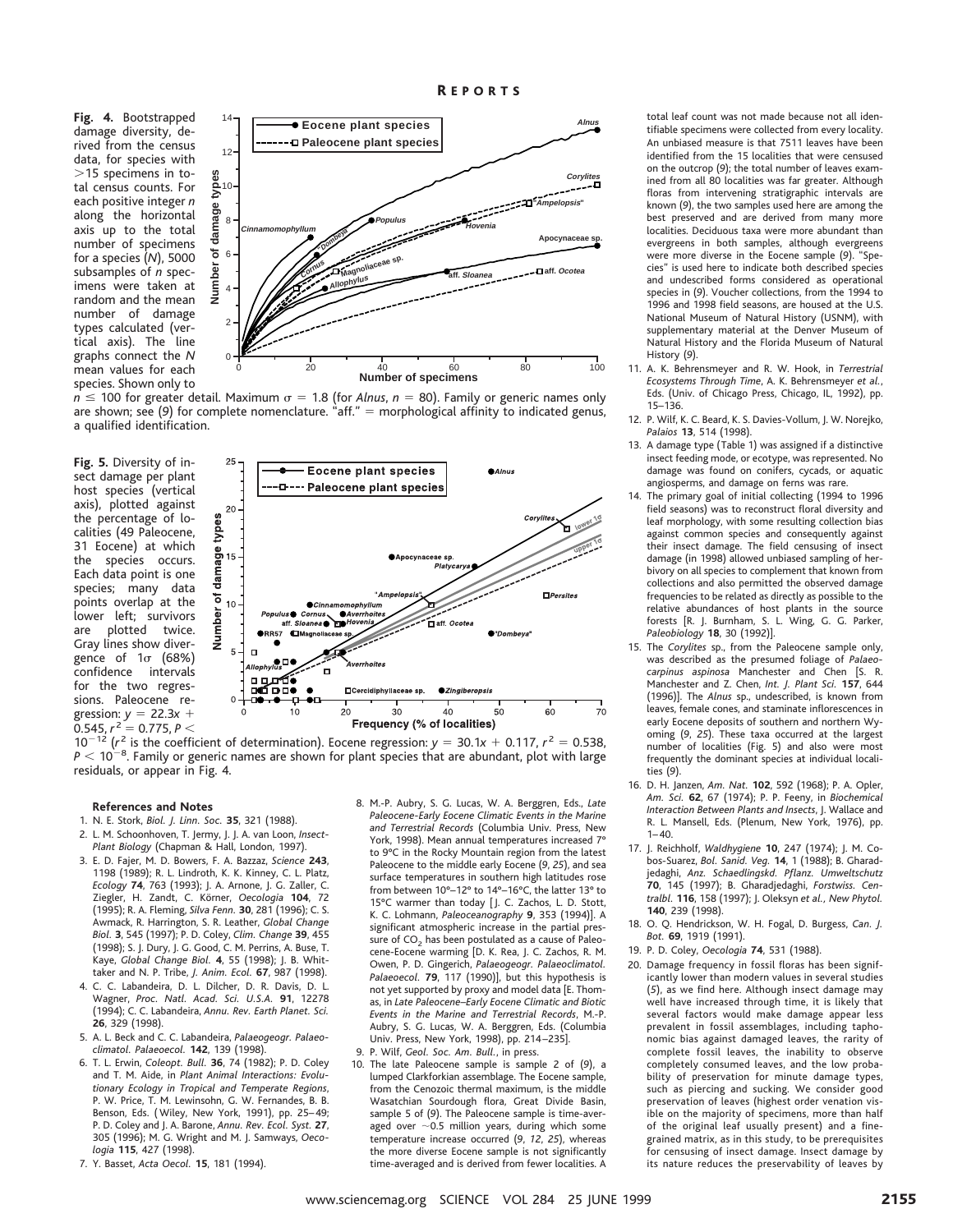### R EPORTS

creating tear points, although this bias needs to be quantified in actualistic studies.

- 21. *Corylites* and *Alnus* fit well with the resource availability hypothesis [P. D. Coley, J. P. Bryant, F. S. Chapin III, *Science* **230**, 895 (1985)] in which high herbivory rates are correlated with short leaf lifespan (*Corylites* and *Alnus* were deciduous), high growth rates and relatively early successional status (*Corylites* and *Alnus* had tiny, wind- or water-dispersed fruits and colonized disturbed environments on floodplains), and low concentrations of defensive compounds (implied).
- 22. G. Bond, in *Symbiotic Nitrogen Fixation in Plants*, P. S. Nutman, Ed. (Cambridge Univ. Press, Cambridge, 1976), pp. 443–474; C. P. Onuf, J. M. Teal, I. Valiela, *Ecology* **58**, 514 (1977); W. J. Mattson Jr., *Annu. Rev. Ecol. Syst.* **11**, 119 (1980); R. E. Ricklefs and K. K. Matthew, *Can. J. Bot.* **60**, 2037 (1982); J. J. Furlow, in *Magnoliophyta: Magnoliidae and Hamamelidae,* vol. 3 of *Flora of North America*, Flora of North America Editorial Committee, Ed. (Oxford Univ. Press, New York, 1997), pp. 507–

538. Phylogenetic analysis of DNA sequences from the *rbcL* gene places all actinorhizal plants within a single clade, indicating that actinorhizal association is ancient [D. E. Soltis *et al., Proc. Natl. Acad. Sci. U.S.A.* **92**, 2647 (1995)].

- 23. Insect damage on the single dicot species that was abundant in both samples (*Averrhoites affinis*) increased from five types in the Paleocene to nine in the Eocene (Fig. 5).
- 24. Although the most specialized damage types are rare, sampling was intensive (*10*, *14*), which supports our view that the inferred turnover of herbivores is not a sampling artifact. The percentages listed should be regarded as minima given the difficulty of evaluating the more generalized feeding groups.
- 25. S. L. Wing, H. Bao, P. L. Koch, in *Warm Climates in Earth History*, B. T. Huber, K. MacLeod, S. L. Wing, Eds. (Cambridge Univ. Press, Cambridge, 1999), pp. 197– 237.
- 26. R. N. Coulson and J. A. Witter, *Forest Entomology: Ecology and Management* (Wiley, New York, 1984).
- 27. P. Wilf, *Paleobiology* **23**, 373 (1997).

# On the Weakening Relationship Between the Indian Monsoon and ENSO

## K. Krishna Kumar, $^{1*+}$  Balaji Rajagopalan, $^{\mathsf{2}}$  Mark A. Cane $^{\mathsf{2}}$

Analysis of the 140-year historical record suggests that the inverse relationship between the El Niño–Southern Oscillation (ENSO) and the Indian summer monsoon (weak monsoon arising from warm ENSO event) has broken down in recent decades. Two possible reasons emerge from the analyses. A southeastward shift in the Walker circulation anomalies associated with ENSO events may lead to a reduced subsidence over the Indian region, thus favoring normal monsoon conditions. Additionally, increased surface temperatures over Eurasia in winter and spring, which are a part of the midlatitude continental warming trend, may favor the enhanced land-ocean thermal gradient conducive to a strong monsoon. These observations raise the possibility that the Eurasian warming in recent decades helps to sustain the monsoon rainfall at a normal level despite strong ENSO events.

Most parts of India receive a major proportion of their annual rainfall during the summer (June to September) monsoon season. Extreme departures from normal seasonal rainfall, such as large-scale droughts and floods, seriously affect agricultural output and regional economies. By the early 1900s, investigators had identified the two largescale forcings still thought to be most important for predicting monsoon anomalies: Himalayan/Eurasian snow extent (*1*) and the ENSO cycle (*2*). The former is generally believed to provide an indication of the pre-

monsoon thermal condition over the Asian land mass. Warmer conditions are thought to aid the buildup of a strong land-sea thermal gradient during the summer (*3, 4*). ENSO, the largest known climatic forcing of interannual monsoon variability, acts through the eastwest displacement of large-scale heat sources in the tropics (*5*). Numerous studies (*6*) have shown a significant simultaneous association between the monsoon rainfall over India and ENSO indices. However, secular variations in the relationships between monsoon rainfall and its predictors have also been noted (*7*). These variations have been found to be linked to changes in ENSO characteristics such as amplitude and period (*8*).

Almost all the statistical seasonal prediction schemes of monsoon rainfall rely heavily on the change in magnitude in various ENSO indices (*8, 9*) from winter [December to February (DJF)] to spring [March to May (MAM)]. Numerical general circulation models (GCMs) are also used for seasonal rainfall prediction. The monsoon simulated in these

- 28. L. J. Webb, *J. Ecol.* **47**, 551 (1959). The logarithmic mean area was used for each Webb category to estimate total leaf area [P. Wilf, S. L. Wing, D. R. Greenwood, C. L. Greenwood, *Geology* **26**, 203 (1998)].
- 29. We thank A. Ash, R. Schrott, K. Werth, and others for field and laboratory assistance, Western Wyoming Community College for logistical support, and W. DiMichele, P. Dodson, R. Horwitt, B. Huber, S. Wing, and two anonymous reviewers for helpful comments on the manuscript. P.W. was supported by Smithsonian Institution predoctoral and postdoctoral fellowships, the Smithsonian's Evolution of Terrestrial Ecosystems Program (ETE), a University of Pennsylvania Dissertation Fellowship, the Geological Society of America, Sigma Xi, and the Paleontological Society. C.C.L. was supported by the Walcott Fund of the National Museum of Natural History. This is ETE contribution number 68.

19 March 1999; accepted 5 May 1999

GCMs is more sensitive to the sea surface temperatures (SSTs) specified in the Pacific (*10*) than to other external boundary forcings. Hence, the success of seasonal forecasts of monsoon rainfall depends on the stationarity of the monsoon-ENSO relationship.

We used data on Indian monsoon rainfall, SST, velocity potential fields, and global surface temperatures (*11*) to examine the simultaneous relationship between the monsoon and ENSO during the last 142 years, and to explore possible roles for other climatic forcings.

Low-frequency variations in the monsoon rainfall and a widely used measure of ENSO, the NINO3 index (*11*), show a clear resemblance until the late 1970s (Fig. 1A), but diverge thereafter. This change reflects the recent modest increase in the monsoon rainfall despite an increase in the magnitude and frequency of ENSO warm events. Sliding correlations on a 21-year moving window between monsoon rainfall and the NINO3 index are strong during the entire data period with the exception of the recent two to three decades (Fig. 1B), not withstanding the considerable impact of the 1982 and 1987–88 ENSO events on the monsoon. The drop in correlations in the recent decades is found to be significant on the basis of bootstrap confidence limits (*12*). The loss of monsoon-ENSO correlation is not particular to NINO3, but appears with any ENSO index. Correlation patterns of monsoon rainfall with SSTs in the Pacific show a coherent region of strong correlations in the central and eastern equatorial Pacific before 1980 and no region with statistically significant correlations thereafter.

The conventional description of the ENSO-induced teleconnection response in the monsoon is through the large-scale eastwest shifts in the tropical Walker circulation. During an El Niño event, the tropical convection and the associated rising limb of the Walker circulation normally located in the western Pacific shift toward the anomalously

<sup>&</sup>lt;sup>1</sup>International Research Institute (IRI) for Climate Prediction, Lamont-Doherty Earth Observatory (LDEO) of Columbia University, Post Office Box 1000, Route 9W, Palisades, NY 10964-8000, USA. <sup>2</sup>LDEO of Columbia University, Post Office Box 1000, Route 9W, Palisades, NY 10964–8000, USA.

<sup>\*</sup>Permanent address: Indian Institute of Tropical Meteorology, Dr. Homi Bhabha Road, Pashan, Pune 411008, India.

<sup>†</sup>To whom correspondence should be addressed. Email: krishna@iri.ldeo.columbia.edu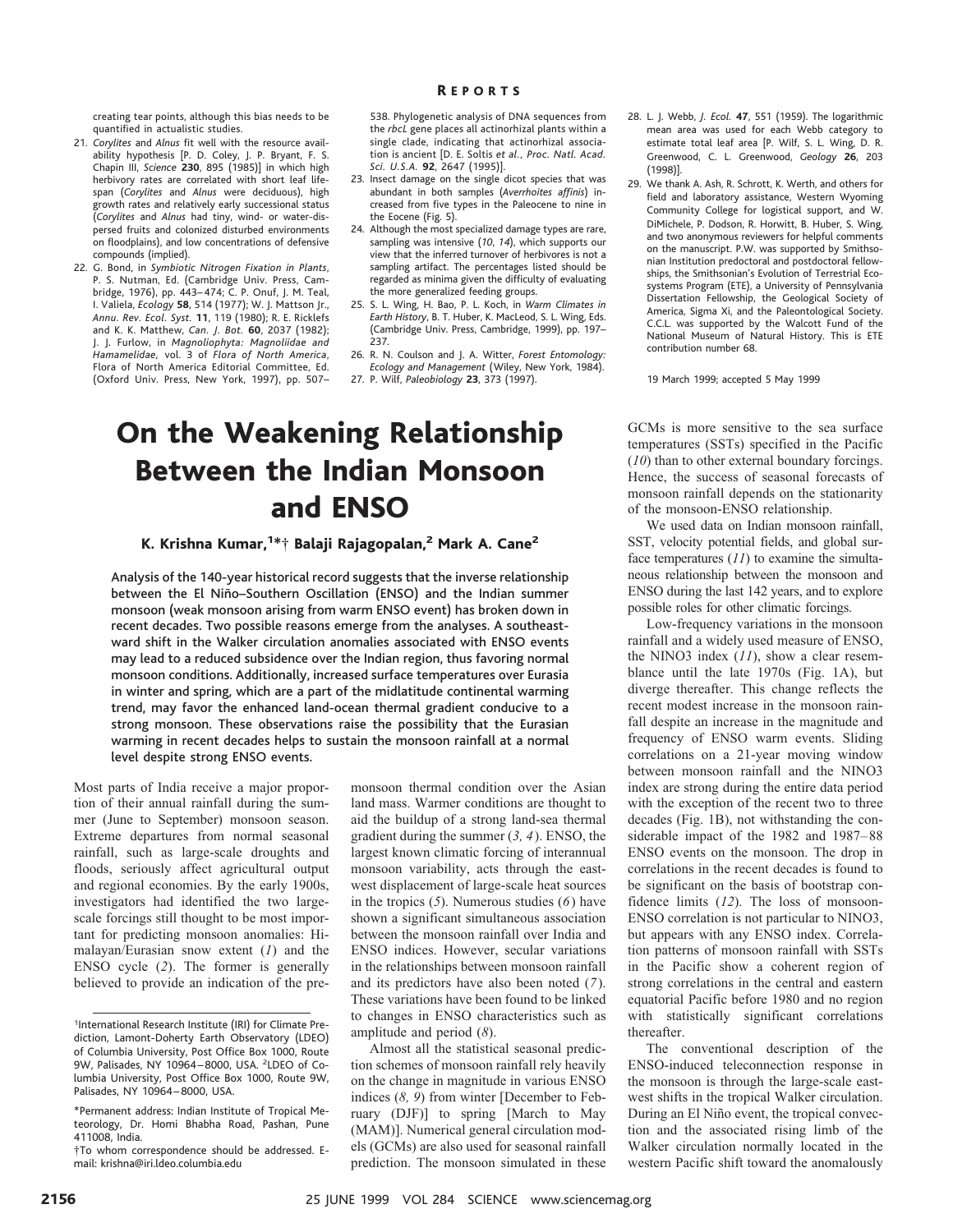

### **PERSPECTIVES: PALEOECOLOGY**

# **Hungry Herbivores Seek <sup>a</sup> Warmer World**

### **Phyllis D. Coley**

**<sup>M</sup>ost people take it for granted that when they are hiking in the country, the landscape will be dominated by plants-and, probably, few hikers bother to question why all the plants have not been eaten by animals. Ecologists and evolutionary biologists have long pondered** 

**Enhanced online at** 

**why the world is green (1). The short explanation is that www.sciencemag.org/cgi/ populations of herbi-content/fuUV284/5423/2098 vores are kept in** 

**check by plant defenses as well as by predators. Plants have evolved a formidable arsenal of chemical and physical defenses, making them at best unpalatable and at worst** 

**inedible (2). Moreover, predators and parasites have united to prevent herbivores from becoming too populous (3). More comprehensive explanations for a green world are complicated by the fact that the balance of interactions between animals and plants depends on the ecological context and the evolutionary history of the players. But, as 50% of Earth's extant organisms** 

**are either plants or the herbivores that eat them, understanding the interactions between these two groups is fundamental for understanding life on Earth (4).** 

**Research into the interactions between plants and herbivores has included inquiries into how these relationships evolved and how they affect species diversity and population dynamics in presentday communities (see the photographs of tropical leaf-chewing herbivores). Current concerns over global climate change have also focused attention on how climate might influence these crucial interactions. Most of our knowledge about plant-herbivore interactions comes from studies of living organisms rather than from the fossil record, partly because of the difficulty of reconstructing interactions that occurred millions of years ago.** 

**On page 2153 of this week's issue, Wilf and Labandeira present one of the first attempts to test the universality of ecological trends by careful analysis of fossil evidence. They examined fossils of leaves with insect damage from the period of global warming between the late Paleocene and early Eocene epochs (5). In support of the popular view that the intensity of herbivory increases with an increase in temperature (or decrease in latitude), the investigators found that early Eocene plant fossils had sustained a greater variety of insect damage and higher frequencies of attack than their counterparts from the cooler Paleocene. The suc-**

**cess of this study suggests that analysis of fossil evidence has much to teach us about the dynamics of plant-herbivore associations long ago.** 

**Just how abundant, how damaging, how diverse, and how specialized were the herbivores of millions of years ago? At least two approaches to the investigation of these questions are shedding light on ancient asso-**

**ciations between plants and their animal predators. One approach reconstructs past associations on the basis of host preferences seen among modern taxa. The creation of phylogenetic trees allows inferences about whether a particular ancestral herbivore was generalized or specialized, and what its preferred plant foods may have been. This powerful technique has shown that many plant-herbivore associations are very ancient, whereas others are labile; that innovations in plant defenses have led to diversity within a plant lineage; and that the herbivorous habit has promoted speciation (6). Despite the obvious value of these findings, phylogenetic analysis is limited to inferences rather than observations of past events.** 

**A second, direct approach for determining ancient associations between plants and herbivores is to look at the fossils themselves (7). Scrutiny of fossils not only allows the identification of plants, but also makes it possible to relate a type** 



**The images obtained by Wilf and Labandeira demonstrate the extraordinary detail that can be seen in their well-preserved specimens. Until now, analysis of fossil evidence of herbivory has primarily focused on descriptions of the species involved and host-plant associations. But Wilf and Labandeira push the fossil evidence farther than ever before by quantitatively testing ecological hypotheses. Instead of just asking who ate whom, they also quantified the amount of damage and the diversity and specialization of herbivores. Using these data, they were able to test the effect of climate on plant-herbivore interactions. To date, ecologists have examined climate effects by comparing ecosystems in different latitudes that are warmer or cooler. In contrast, Wilf and Labandeira examined ancient plant-herbivore interactions in a single research area (southwestern Wyoming), before and after a large thermal event, greatly extending the robustness of modern-day latitudinal observations.** 

**What do these observations reveal about the effects of latitude? One of the best established truths in ecology is that most groups of organisms are more diverse in tropical than in temperate ecosystems (8). Given the greater species diversity in the tropics, one might suppose that there are also more opportunities for biotic interactions. Indeed, a compilation of many independent studies supports the supposition that there are greater opportunities for plants and herbivores to interact in the tropics (9). On average, tropical plants invest more in chemical and physical-defenses, suggesting that, over evolutionary time,** 



**A tropical rainforest grasshopper.** 

**herbivores have exerted more selective pressure in tropical regions. However, de-3.**  spite their greater defenses, tropical plants  $\frac{a}{b}$ **suffer higher rates of damage. Whether this** reflects the greater number of herbivorous  $\frac{5}{8}$ **species or the larger populations of herbib** species or the larger populations of heroi-**'A** 



**A katydid mimicking a dead leaf with herbivore damage.** 

**The author is in the Department of Biology, University of Utah, Salt Lake City, UT 84112, USA. E-mail: coley@biology.utah.edu**